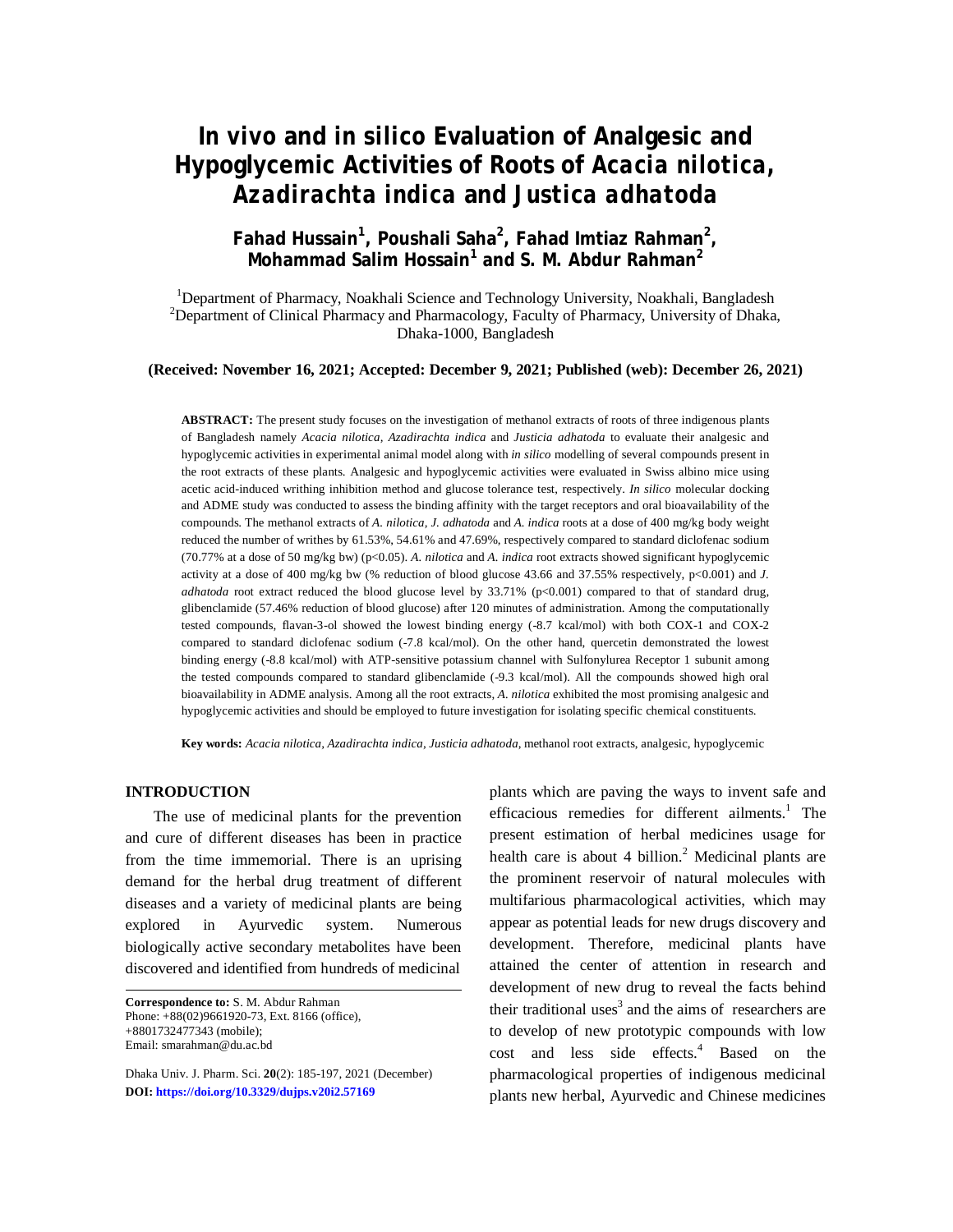are incorporated in the market as alternative treatments for many disorders.

To explore the therapeutic potentials of indigenous plants we have been continuously investigating several prominent medicinal plants. Earlier, we have identified the medicinal properties of a number of plant extracts.<sup>5-8</sup> Herein, we have selected three plants namely *Acacia nilotica* (Family: Fabaceae), *Azadirachta indica* (Family: Meliaceae) and *Justicia adhatoda* (Family: Acanthaceae) based on their traditional use and phytoconstituents. *A. nilotica, A. indica* and *J. adhatoda* plants under investigation are enriched in several secondary metabolites including flavonoids and phenolic compounds. The root of *A. nilotica* contains catechin, ethyl gallate, flavan-3-ol, betulin, octaconsanol, βsitosterol and β-amyrin which is traditionally used in cancer, tuberculosis and induration of liver and spleen. 9 For more than 4000 years, *A. indica* is considered as natural drug reservoir in Ayurvedic medicine due to broad spectrum of medicinal properties of all parts of this plant. Some compounds isolated from *A. indica* are quercetin, nimbin, azadirachtin, meliantriol and salannin which possess insecticidal and pesticidal activities. 10,11 *J. adhatoda* is a rich source of pyrroquinazoline alkaloids like vasicinol, vasicine, vasicinone, peganine and other constituents in minor amount.<sup>12,13</sup> The traditional uses of this plant in the treatment of asthma, cold, cough, rheumatism, swelling and venereal diseases, joint and lumber pain, eczema, malaria etc. are found in Indian medicine. 14

In Bangladesh, different parts of the selected plants are used traditionally for the treatment of a number of health ailments. For example, leaves of *J. adhatoda* are used as antitussive medicine<sup>15</sup>, leaves and barks of *A. indica* are used against different skin infections, cancer and pests $10,16$ , and seeds and leaves of *A. nilotica* possess antimalarial, antimicrobial, antidiarrheal, astringent, antihypertensive and antispasmodic properties.<sup>17</sup> Although leaves, barks, stems, flowers, fruits and roots of the three plants have diversified ethno-pharmacological uses, there is lack of sufficient reports on the traditional uses of the

root parts as they have not been investigated adequately for the biological activities. Therefore, we decided to test the analgesic and hypoglycemic properties of the roots of these plants via *in vivo* and *in silico* approaches. We selected these three plants because the root parts of these plants have not been investigated widely. In this study we aimed to investigate and compare the biological activity of the root extracts of these plants in order to determine which root had the highest potential of possessing natural lead compounds.

*In silico* molecular docking and ADME study are considered as reliable tools to identify active sites of the target receptors and to analyze binding interactions of compounds with the proteins along with prediction of drug like characteristics of the molecules.<sup>18</sup> In this study, several components reported to be present in the roots of the selected three plants were analyzed for their binding affinity with the target receptors for analgesic and hypoglycemic activities. The present study concentrates on the exploration of analgesic and hypoglycemic activities of the methanolic crude extracts of the roots of three conspicuous medicinal plants namely *A. nilotica, A. indica* and *J. adhatoda* including *in silico* analysis of the compounds present in the roots of the plants.

#### **MATERIALS AND METHODS**

**Drugs and chemicals.** The solvents and chemicals were obtained from University laboratory stock. Glibenclamide was collected as Dibenol Tablet and Diclofenac Sodium as Clofenac Injection, from Square Pharmaceuticals Ltd. Bangladesh. Normal saline solution was acquired from Beximco Pharmaceuticals Ltd., Bangladesh. Tween-80 was obtained from BDH Chemicals, UK. All analytical reagent grade chemicals were used in the experiment.

**Collection of plant materials.** Fresh roots of *A. nilotica* and *A. indica* were collected from Noakhali and fresh roots of *J. adhatoda* were collected from Gazipur, Dhaka. The plants were identified in Bangladesh National Herbarium, Dhaka where voucher specimens have been deposited with the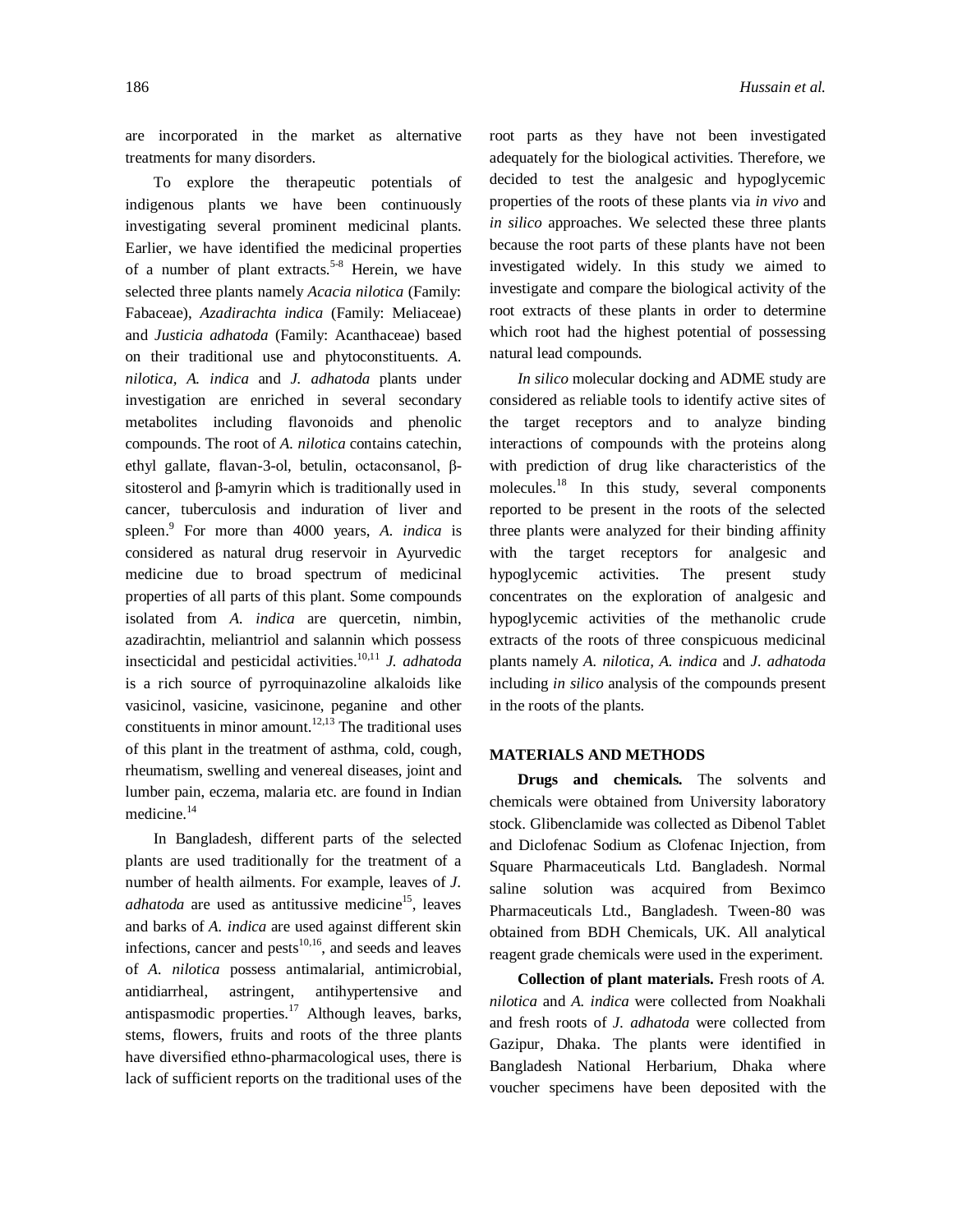accession numbers as DACB-38214, DACB-38215 and DACB-38213 for *A. nilotica, A. indica* and *J. adhatoda,* respectively.

**Preparation of extract.** The collected roots of the three plants were washed, cut into small pieces and air dried and then oven dried at temperature below 30° C for 24 hours to facilitate grinding into coarse powder and was stored in air-tight container in cool, dark and dry place for future use. About 700gm of the powdered root of each plant was taken in three different clean desiccators (5 liters) and soaked in 2.5 liter of methanol each. The containers were covered by aluminum foil and kept for 15 days with random stirring and shaking. The extractable components of the roots in the solvent was filtered using cloth and finally with Whitman filter papers. The weights of the crude extracts of *A. nilotica, A. indica* and *J. adhatoda* were found to be 60 gm, 35 gm and 16 gm, respectively. After drying, the extracts were preserved in the refrigerator to prevent microbial contamination. The test doses were prepared adding the respective extract with normal saline solution and 1% Tween 80 as required.

**Experimental animal.** Swiss-albino mice (*Mus musculus*) of either sex, 4-5 weeks of age, obtained from Jahangir Nagar University Animal House, Savar, Bangladesh were used in the experiment. The animals were kept in polypropylene cages (30cm x 20cm x 13cm) in standard conditions for  $(21 \pm 1^{\circ} \text{C})$ with a 12 h light and dark cycle) seven days prior to the experiment. The animals were supplied with standard diet and water ad libitum. The experiment was performed in the Physiology Laboratory of the Faculty of Pharmacy at University of Dhaka. After completion of the experiment the mice were returned to the officer of the animal husbandry for necessary action regarding the animals.

**Analgesic activity.** Acetic acid induced writhing method was used to evaluate the analgesic activity<sup>19,20</sup>. Forty mice were divided into eight groups randomly by generating random numbers using randomizing function in Microsoft Excel. Each group consisted of five mice receiving a particular treatment. Before each experiment, each mouse was

weighed accurately and the doses of the test samples and control materials were adjusted accordingly. The crude methanolic extracts of *A. nilotica, A. indica* and *J. adhatoda* were administered at both doses of 400 mg/kg and 200 mg/kg bw of mice. Diclofenac sodium was used as standard at the dose of 50 mg/kg bw and 1% Tween 80 in normal saline at the dose of 0.2 ml/10 gm of body weight was used as control. After 30 minutes of administration of the materials to allow proper absorption, acetic acid (0.7 %) was administered intraperitoneally at a dose of 0.1 ml/10 gm to each animal. After 5 minutes, the number of writhing was counted for each mouse for 15 minutes. The writhing counts of the test samples and diclofenac sodium treated groups were compared to those of the animals in the control group. Percent inhibition of writhing in comparison to control group was considered as an index of analgesia and was calculated using the following formula:

% inhibition =  $(Wc-Wt) \times 100$ )/Wc,

Here, Wc denotes the average number of writhing in the control group and Wt denotes the average number of writhing in the test group.

**Hypoglycemic activity.** Hypoglycemic activity was studied in glucose-loaded hyperglycemic mice.<sup>21,22</sup> Forty mice were fasted for 18 hours with free access to water and divided into eight groups randomly by generating random numbers using randomizing function in Microsoft Excel. Each group consisted of five mice receiving a particular treatment. Fasting blood glucose level was checked by collecting blood samples from tail vein. Before any treatment, each mouse was properly weighed and the doses of the test samples and control materials were adjusted accordingly. The crude methanolic extracts of *A. nilotica, A. indica* and *J. adhatoda*  roots were administered at both doses of 400 mg/kg and 200 mg/kg bw of mice. The standard glibenclamide was administered at the dose of 5 mg/kg body weight and 1% Tween 80 in normal saline at the dose of 0.2 ml/10 gm of body weight was used as control. After 30 min of administration, the mice of all groups were orally treated with 10% glucose solution (zero minute) at 2gm/kg bw. Blood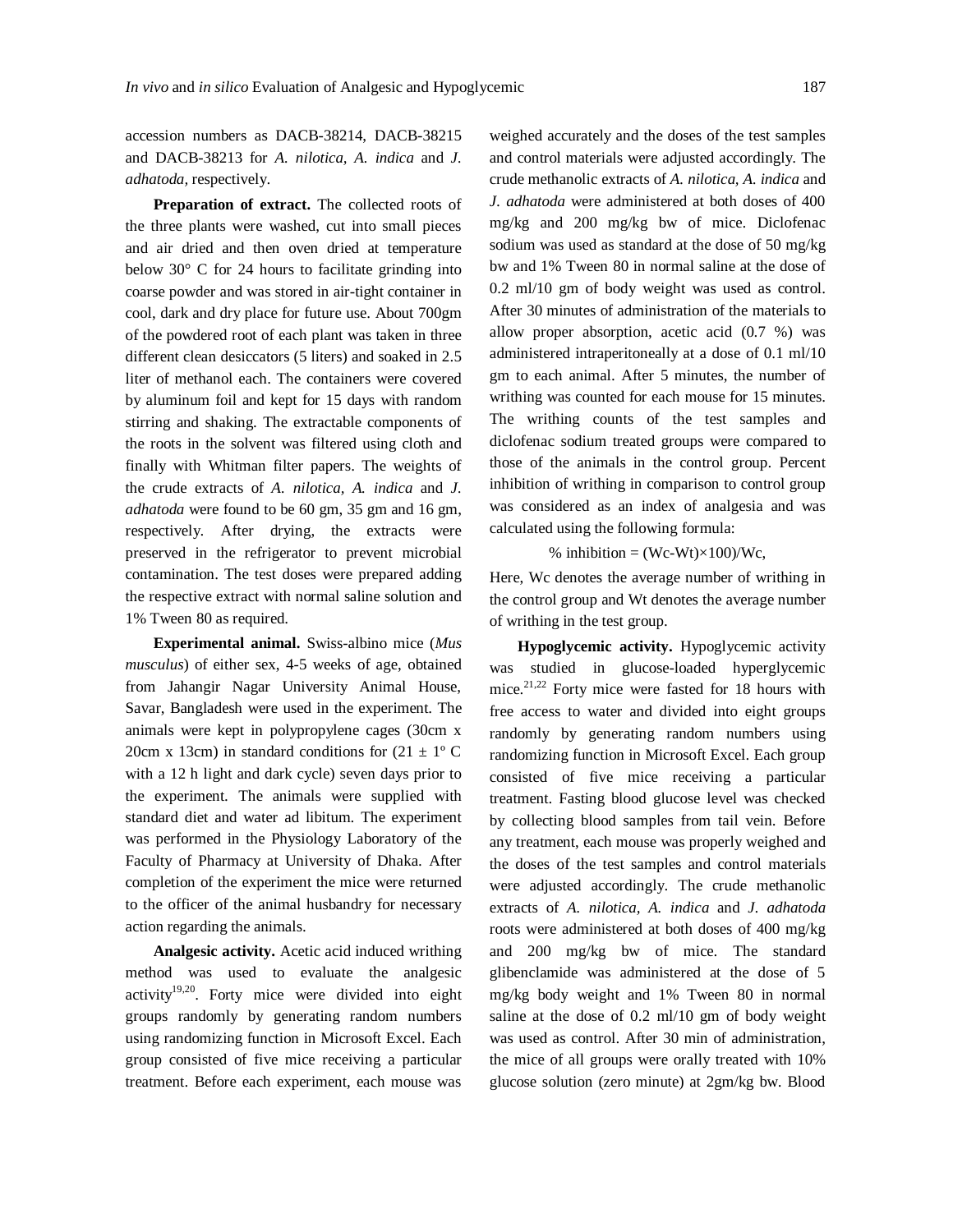samples were collected from tail vein just before glucose administration and at 30 minutes, 60 minutes, 90 minutes and 120 minutes after glucose loading. Blood glucose level was measured by using glucometer and glucose oxidase-peroxidase reactive strips  $^{23}$  and compared with the control group to calculate the hypoglycemic activity of the standard and test samples using the following formula:

% reduction of blood glucose level  $= ((Gc -$ 

# $Gt$  $\times$ 100)/ $Gc$

Here, Gc is the average blood glucose level in the control group and Gt is the average blood glucose level in the test group.

**Statistical evaluation.** All values from the experiments were demonstrated as the mean ± standard error of the mean (SEM) and the results were analyzed statistically by One Way Analysis of Variance (ANOVA) followed by Dunnett's test by using SPSS (version 19, IBM Incorporation, USA). The p<0.05 was considered to be statistically significant. The outcome assessment and the data analysis were performed blind as the analyst was not aware of the allocation of the groups.

**Selection of compounds and target proteins for** *in silico* **molecular docking.** Eight different compounds reported to be present in the selected plants were chosen for computational analysis of analgesic and hypoglycemic activities compared to standard glibenclamide (PubChem CID 3488) and diclofenac (PubChem CID 3033). The compounds were catechin (PubChem CID 73160), ethyl gallate (PubChem CID 13250), flavan-3-ol (PubChem CID 3707243) nimbin (PubChem CID 108058), quercetin (PubChem CID 5280343), vasicine (PubChem CID 442929), vasicinol (PubChem CID 442934) and vasicinone (PubChem CID 10242). The structures of the selected compounds were obtained from PubChem and optimized using the software package Avogadro (Version 1.2), an open-source molecular builder and visualization tool. The MMFF94 force field model was used to optimize the molecules until further optimization runs resulted in no further changes in geometry. The three-dimensional structures of the protein targets selected for the

molecular docking study were obtained from the Protein Data Bank RCSBPDB<sup>24</sup> which included cyclooxygenase-1 (PDB:  $1EQG$ )<sup>25</sup>, cyclooxygenase-2 (PDB:  $5IKT$ )<sup>26</sup> for analgesic activity and ATPsensitive potassium channel with sulfonylurea receptor-1 (SUR1) subunit (PDB:  $5YW7$ )<sup>27</sup> for the hypoglycemic activity. The enzymes/receptor were prepared for docking by first removing all the heteroatoms and water molecules from the crystal structure using PyMol (version 2.4.1) software packages. <sup>28</sup> Swiss-PdbViewer software packages (version 4.1.0) were used to minimize energy where computations were carried out *in vacuo* with the GROMOS 96 43B1 parameters set, without reaction field.<sup>29</sup> Autodock Vina docking protocol was used using the PyRx (Version 0.8) virtual screening tool and grid box dimensions were selected based on the ligand binding site coordinates of the threedimensional structures of the protein targets obtained through PyMol.<sup>30</sup> BIOVIA Discovery Studio Visualizer 2016 was employed for assessing the docking positions for best ligand macromolecule interactions.

### **RESULTS AND DISCUSSION**

**Analgesic activity.** The analgesic activity of the methanolic extracts of the roots of three plants are summarized in Table 1. All the plant extracts showed statistically significant analgesic activity in a dose dependent manner. *A. nilotica* revealed potent analgesic activity with writhing inhibition of 61.53% at the dose of 400 mg/kg bw compared to standard diclofenac sodium (70.77% writhing inhibition at 50 mg/kg bw). *A. indica* and *J. adhatoda* demonstrated mild to moderate analgesic activity at 400 mg/kg bw with writhing inhibition of 47.69% and 54.61%, respectively. Acetic acid-induced writhing method is mainly used for the evaluation of peripheral analgesic activity of the test samples considering reduction of writhing count as an index of peripheral analgesia.<sup>31</sup> Acetic acid produces pain sensation by activating localized inflammatory response to secret free arachidonic acid which in turn increases  $PGE<sub>2</sub>$  and  $PGF_{2\alpha}$  in peritoneal fluid.<sup>32</sup> It may also involve the mast cells and macrophages which secret cytokines,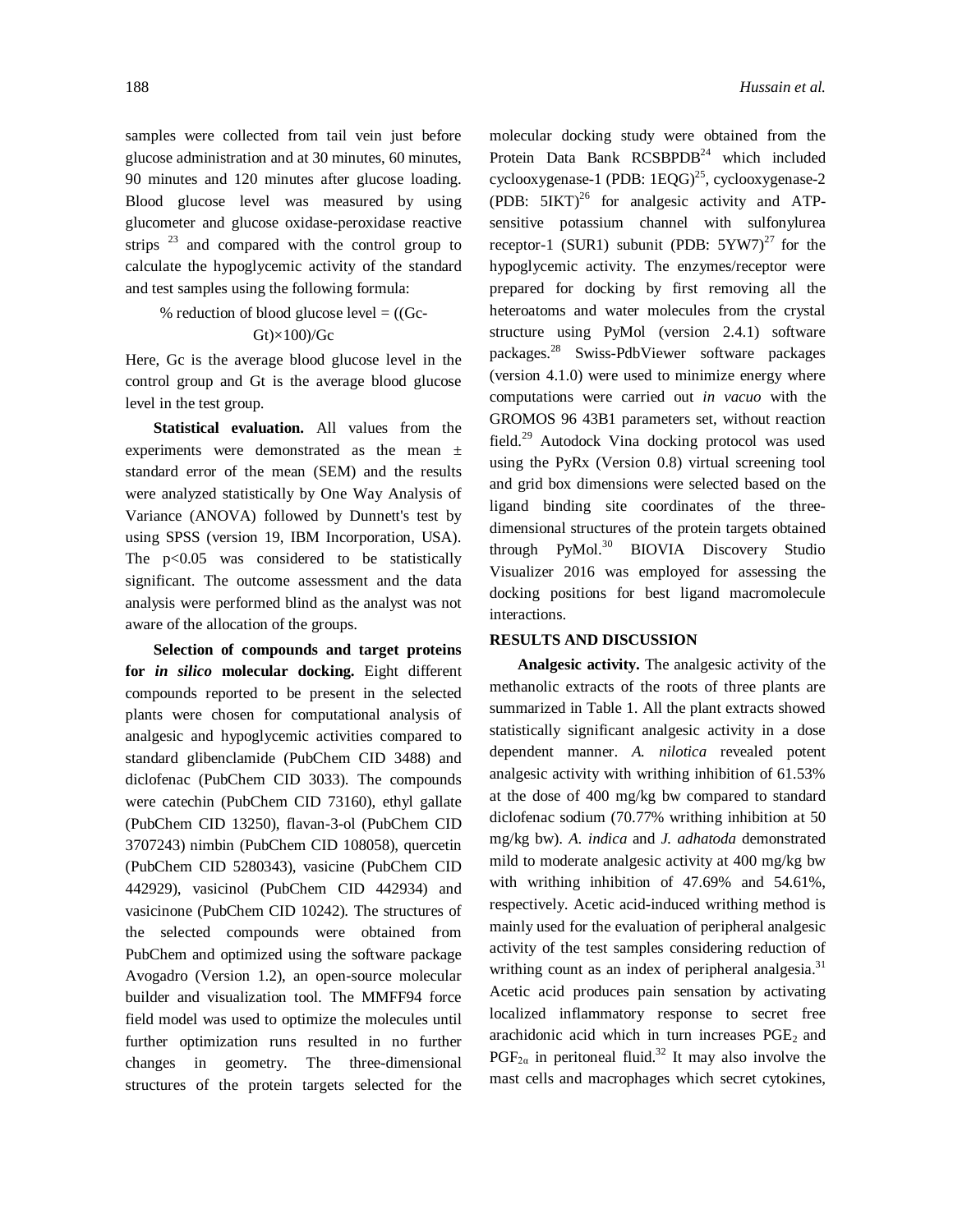e.g. interleukin 1β (IL-1β), interleukin 8 (IL-8) and tumor necrosis factor  $\alpha$  (TNF-α) which is also regulated by prostaglandin pathway.<sup>33</sup> The standard diclofenac sodium is a non-steroidal antiinflammatory drug (NSAID) which acts on cyclooxygenase 2 (COX 2) enzyme to block prostaglandin synthesis causing anti-nociceptive action. The percent writhing inhibitions of the

methanol extracts of the plant roots are comparable to that of the standard diclofenac sodium. So, the pain reducing activity might be because of its ability to interfere in the biosynthesis of some chemical agents such as prostaglandins and leukotrienes from cyclooxygenase and lipooxygenase pathway which are accountable for blocking pain sensation and hence exhibited promising analgesic activity.

|  |  | Table 1. Screening of analgesic activity of plant extracts by acetic acid (0.7%) induced writhing method. |  |  |
|--|--|-----------------------------------------------------------------------------------------------------------|--|--|
|--|--|-----------------------------------------------------------------------------------------------------------|--|--|

| Animal group                           | Test sample dose         | $Mean \pm SEM$    | % of writhing | % of inhibition |
|----------------------------------------|--------------------------|-------------------|---------------|-----------------|
|                                        | (mg/kg bw)               |                   |               |                 |
| Control (1% Tween-80 in normal saline) | $0.2$ ml/10 g of body wt | $26 + 0.7$        | 100           |                 |
| Standard (Diclofenac sodium)           | 50                       | $7.6 + 0.67*$     | 29.23         | 70.77           |
| A. nilotica                            | 200                      | $11.4 + 1.02*$    | 43.85         | 56.15           |
|                                        | 400                      | $10 + 0.7*$       | 38.46         | 61.53           |
| A. indica                              | 200                      | $16.6 + 1.02*$    | 63.84         | 36.16           |
|                                        | 400                      | $13.6 \pm 0.92^*$ | 52.30         | 47.69           |
| J. adhatoda                            | 200                      | $15 + 0.70*$      | 57.69         | 42.30           |
|                                        | 400                      | $11.8 + 0.86*$    | 45.38         | 54.61           |

SEM = Standard error of mean. \*p<0.001; Probability values calculated as compared to control using one way-ANOVA followed by Dunnett's test.

**Hypoglycemic activity.** The hypoglycemic activity of the crude methanol extracts of the roots of *A. nilotica*, *A. indica* and *J. adhatoda* are summarized in Table 2 and Figure 1. All the root extracts reduced blood glucose level in a dose dependent manner. At the dose of 200 mg/kg bw, all the extracts exhibited mild to moderate reduction of blood glucose level. The crude methanol extracts of *A. nilotica* and *A. indica* roots at the dose of 400 mg/kg bw showed significant  $(p<0.001)$  hypoglycemic activity with 43.66% and 37.55% reduction of blood glucose level compared to standard glibenclamide (57.46%

reduction of blood glucose level at 5 mg/kg bw). The extract of *J. adhatoda* displayed moderate hypoglycemic activity with the reduction of blood glucose level of 33.71%. The main mechanism of causing hyperglycemia is the reduction of glucose utilization by the tissues and overproduction of glucose by hepatic glycogenolysis and gluconeogenesis. $34$  The plant samples exhibited promising hypoglycemic activity with statistically significant lowering of blood glucose level. The root extracts of *A. nilotica* and *A. inidca* reduced the blood

**Table 2. Screening of hypoglycemic activity of methanol extracts of the plant roots using glucose tolerance test (GTT).**

| Group                | Dose             |                 | Blood glucose level (mmol/l) Mean $\pm$ SEM |                               |                               |                               |  |  |  |  |  |
|----------------------|------------------|-----------------|---------------------------------------------|-------------------------------|-------------------------------|-------------------------------|--|--|--|--|--|
|                      | (mg/kg bw)       | $0$ minute      | 30 minute                                   | $60 \text{ mins}$             | 90 mins                       | $120 \text{ mins}$            |  |  |  |  |  |
| Control (1% Tween-   | $0.2$ ml/10 g of | $6.72 \pm 0.29$ | $17.04 \pm 0.5$                             | $15.42 \pm 0.5$               | $12.44 \pm 0.38$              | $8.84 \pm 0.40$               |  |  |  |  |  |
| 80 in normal saline) | body wt          |                 |                                             |                               |                               |                               |  |  |  |  |  |
| Standard             | 5.               | $6.52 \pm 0.28$ | $10.94 \pm 0.38$ <sup>**</sup>              | $7.64 \pm 0.31$ <sup>**</sup> | $5.68 + 0.16^{**}$            | $3.76 \pm 0.33$ <sup>**</sup> |  |  |  |  |  |
| (Glibenclamide)      |                  |                 |                                             |                               |                               |                               |  |  |  |  |  |
| A. nilotica          | 200              | $6.28 \pm 0.19$ | $14.5 \pm 0.34^*$                           | $12.5 + 0.34$ <sup>**</sup>   | $8.84 \pm 0.25$ <sup>**</sup> | $6.08 \pm 0.35$ **            |  |  |  |  |  |
|                      | 400              | $7.00 \pm 0.2$  | $13.4 \pm 0.39$ <sup>**</sup>               | $10.9 \pm 0.46$ <sup>**</sup> | $7.8 + 0.39^{**}$             | $4.98 \pm 0.46$ **            |  |  |  |  |  |
| A. indica            | 200              | $7.0 \pm 0.33$  | $15.5 \pm 0.45$                             | $13.4 \pm 0.36^*$             | $10.42 + 0.38$ <sup>**</sup>  | $6.8 \pm 0.39^*$              |  |  |  |  |  |
|                      | 400              | $6.46 \pm 0.24$ | $12.42 \pm 0.32$ <sup>**</sup>              | $10.08 \pm 0.38$ **           | $7.58 \pm 0.29**$             | $5.52 + 0.46$ <sup>**</sup>   |  |  |  |  |  |
| J. adhatoda          | 200              | $6.18 \pm 0.35$ | $13.06 \pm 0.45$ <sup>**</sup>              | $11.32 \pm 0.35$ **           | $9.52 \pm 0.37$ **            | $7.68 \pm 0.26$               |  |  |  |  |  |
|                      | 400              | $6.76 \pm 0.17$ | $11.52 \pm 0.33$ <sup>**</sup>              | $9.96 \pm 0.20$ <sup>**</sup> | $7.98 \pm 0.23$ **            | $5.86 + 0.19$ <sup>**</sup>   |  |  |  |  |  |

SEM = Standard Error of Mean; One-way ANOVA; \*\* = statistically highly significant where P<0.001, \* = statistically significant where P<0.05; Probability values calculated as compared to control using one way ANOVA followed by Dunnett's test using SPSS 19 program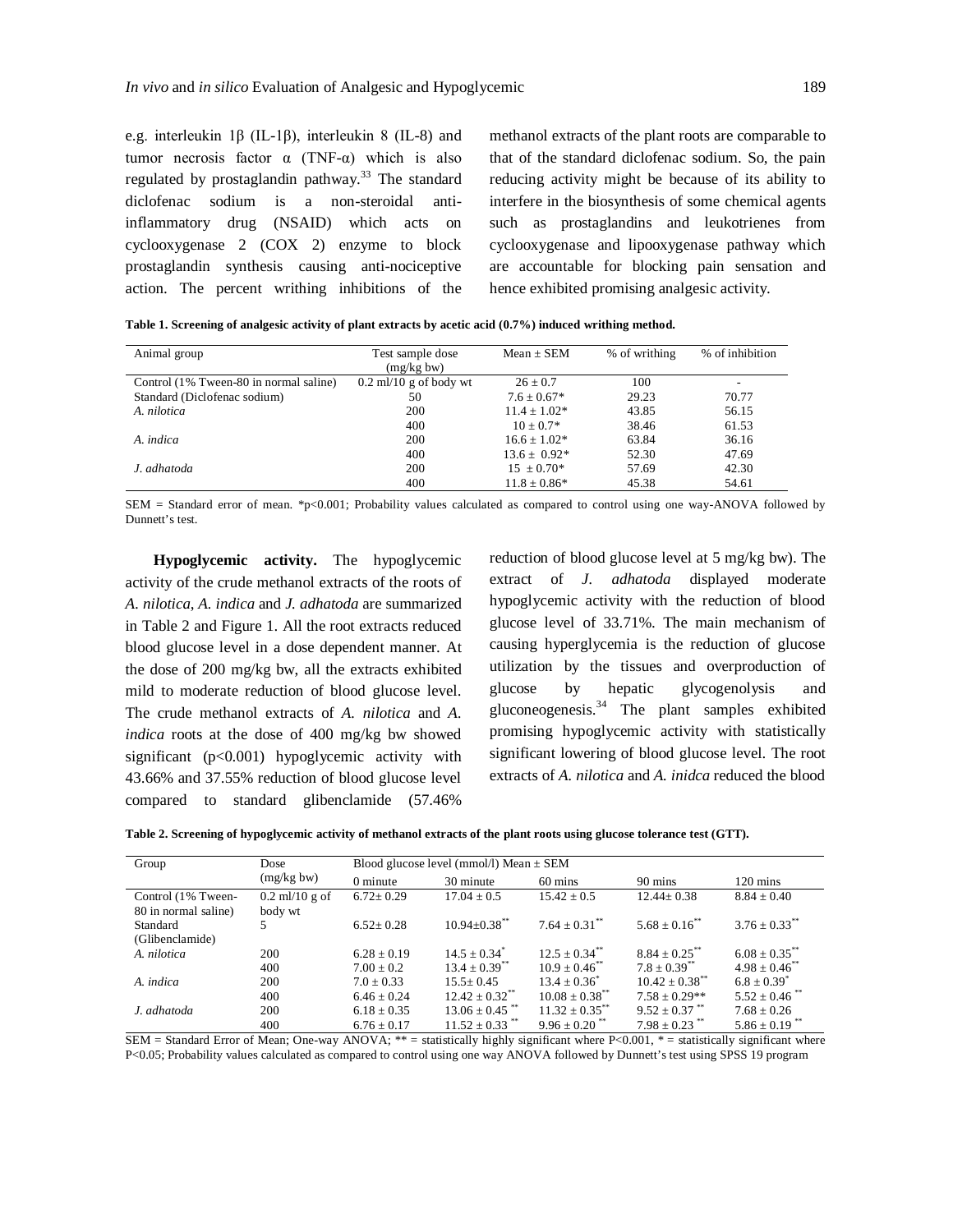

# % Fall of blood sugar level

Figure 1. Comparative study of fall of percentage of blood glucose level by standard (Glibenclamide) and crude methanol extracts of *A. nilotica, A. indica* and *J. adthatoda* roots compared to control.

glucose level to normal at the dose of 200 mg/kg bw after 120 minutes of administration in the glucose loaded mice. *J. adhatoda* root extract showed reduction of blood glucose to normal level at the dose of 400 mg/kg bw after 120 minutes of administration. All the plant extracts reduced blood sugar level in a dose dependent manner. This indicates the improvement of external glucose utilizing capacity of the animals under the influence of the plant extracts which is comparable to the glucose lowering activity of the standard glibenclamide. So, it suggests that the plant root extracts may have a similar mechanism of action as the sulphonylureas to exert hypoglycemic activity. 35 Phytoconstituents present in the plant roots are responsible for these activities which should be identified for developing an effective therapeutic agent.

**Molecular docking analysis.** COX-1 and COX-2 enzymes catalyzes the rate limiting step in the formation of prostaglandins from arachidonic acid and so, these enzymes were selected for predicting the anti-nociceptive activity of the selected phytoconstituents by analyzing their binding affinity in the active sites of the enzymes compared to standard diclofenac. All of the tested compounds except nimbin revealed significant binding affinity towards the target enzymes (-6.6 to -8.7 kcal/mol) (Table 3). Among all the compounds, flavan-3-ol showed the highest binding affinity for both enzymes (-8.6 and - 8.7 kcal/mol) compared to standard diclofenac (-8.3 and -7.8 kcal/mol) (Table 4, Table 5). Flavan-3-ol exhibited strong affinity towards the active site of COX-1 by forming stable hydrogen bonds with ALA527 residue and strong amide pi-stacked bonds with GLY526 and ALA527 (Figure 2). The compounds also shared similar hydrophobic interaction sites with diclofenac at amino acids positions VAL349 and ALA527 of the COX-1 receptor which indicate that flavan-3-ol is binding to the same pocket of COX-1 enzyme target site but with a stronger affinity than diclofenac. Even better results were observed in case of COX-2 receptor where flavan-3-ol had much higher docking scores compared to diclofenac mainly because of two strong hydrogen bonds formed with VAL349 and ALA527 residues, respectively (Figure 3). Both diclofenac and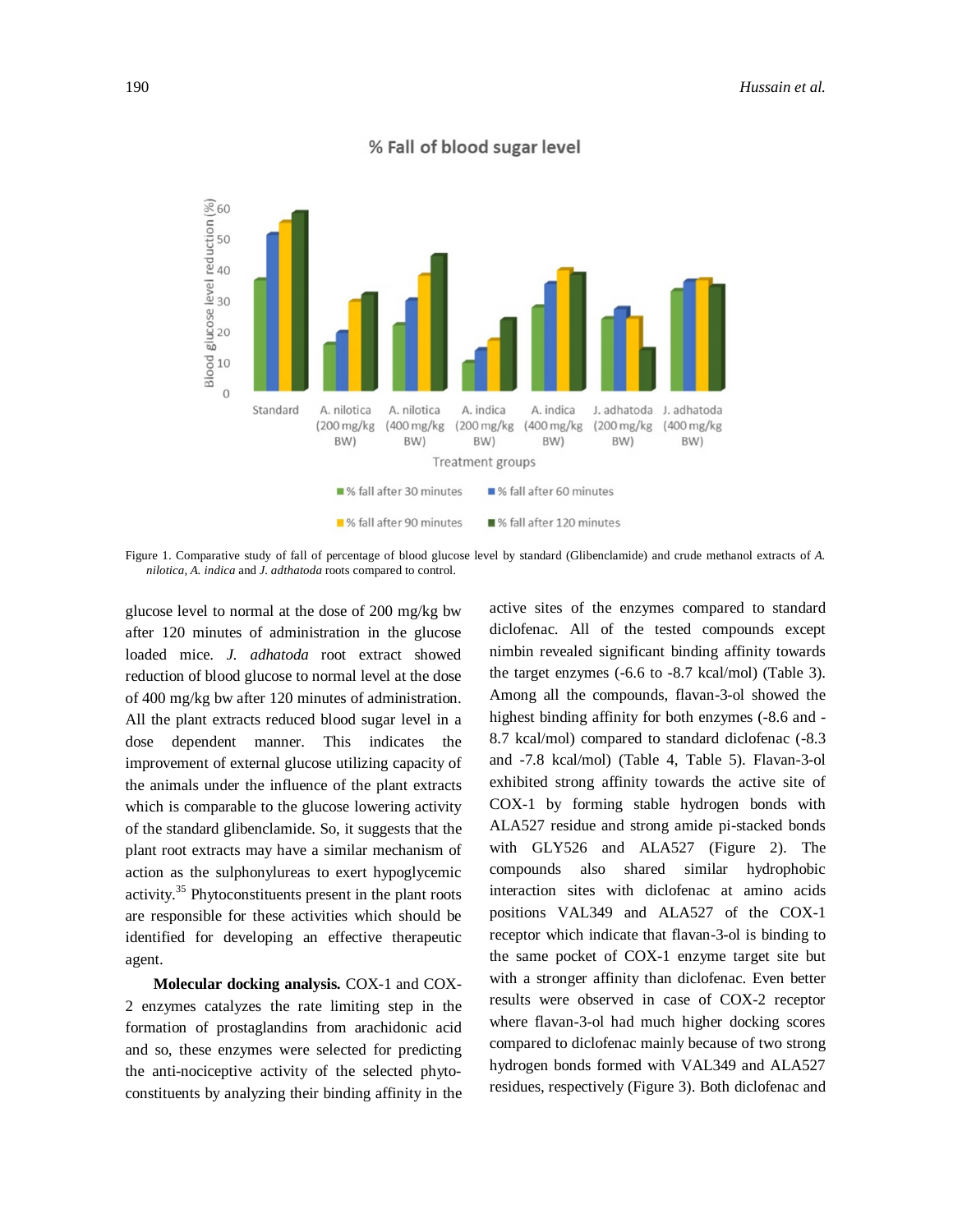flavan-3-ol showed binding to the same pocket of COX-2 receptor which is evident in the similar hydrophobic interactions seen with both these ligands at VAL349, ALA527, LEU531, LEU352 and VAL523 residues of the receptor.

ATP-sensitive potassium channel with SUR1 subunit was utilized for predicting hypoglycemic activity of the selected compounds compared to standard glibenclamide. Among all the tested compounds, quercetin showed the highest binding affinity with the receptor (-8.8 kcal/mol) (Table 6). All other compounds showed less binding affinity (ranging from -5.7 to -8.3 kcal/mol) (Table 3) than glibenclamide (-9.3 kcal/mol). Quercetin demonstrated docking with the target receptor by forming strong conventional hydrogen bonds with ARG306, ARG1246 and ARG1246 residues whereas glibenclamide showed docking with active site of the receptor forming conventional hydrogen bonds with ARG306, ARG370 and ASN1273 residues which is comparable to the binding interactions of quercetin (Figure 4). Both glibenclamide and quercetin have similar interaction with ARG306, ALA380 and PRO436 residues of the target receptor which indicates that they are binding to the SUR1 subunit target site.

**Table 3. Binding affinities of standard ligands and selected compounds against target proteins.**

| Compounds     |             | Analgesic activity | Hypoglycemic activity |
|---------------|-------------|--------------------|-----------------------|
|               | COX1 (1EQG) | $COX-2$ (5IKT)     | SUR1 (5YW7)           |
| Standard      | $-8.3$      | $-7.8$             | $-9.3$                |
| Catechin      | $-6.7$      | $-7.8$             | $-8.3$                |
| Ethyl gallate | $-6.5$      | $-6.3$             | $-5.7$                |
| Flavan-3-ol   | $-8.6$      | $-8.7$             | $-8.3$                |
| Nimbin        | 4.2         | 7                  | $-8.3$                |
| Ouercetin     | $-6.6$      | $-8.2$             | $-8.8$                |
| Vasicine      | $-7.4$      | $-7.5$             | $-6.8$                |
| Vasicinol     | $-6.8$      | $-6.9$             | $-6.8$                |
| Vasicinone    | $-7.7$      | $-8.1$             | $-7.3$                |

Standard ligands for cyclooxygenase-1 (PDB: 1EQG) and cyclooxygenase-2 (PDB: 5IKT) is diclofenac (PubChem CID 3033). For pancreatic ATP-sensitive potassium channel with SUR1 subunit (PDB: 5YW7) the standard ligand is glibenclamide (PubChem CID 3488).

| Table 4. Comparison of binding interactions of standard and the eompound with best binding affinity against cyclooxygenase-1 |  |  |  |  |
|------------------------------------------------------------------------------------------------------------------------------|--|--|--|--|
| (PDB: 1EOG).                                                                                                                 |  |  |  |  |

| Compounds   | Binding              |                     | Hydrophobic Interactions   |                                  |                 |                   | Hydrogen bond              |                                  |                 |
|-------------|----------------------|---------------------|----------------------------|----------------------------------|-----------------|-------------------|----------------------------|----------------------------------|-----------------|
|             | energy<br>(Kcal/mol) | Bonding<br>type     | Interacting<br>amino acids | Interacting<br>atoms or<br>rings | Distance<br>(A) | Bonding<br>type   | Interacting<br>amino acids | Interacting<br>atoms or<br>rings | Distance<br>(A) |
| Diclofenac  | $-8.3$               | Pi-Pi T-<br>shaped  | <b>TRP387</b>              | Benzene                          | 4.957           | Conven-<br>tional | <b>SER530</b>              | HO                               | 2.261           |
|             |                      | Alkyl               | <b>VAL349</b>              | C <sub>1</sub>                   | 4.278           |                   |                            |                                  |                 |
|             |                      |                     | LEU352                     | Cl                               | 5.167           |                   |                            |                                  |                 |
|             |                      |                     | <b>MET522</b>              | C <sub>1</sub>                   | 4.944           |                   |                            |                                  |                 |
|             |                      |                     | <b>ILE523</b>              | C <sub>1</sub>                   | 4.296           |                   |                            |                                  |                 |
|             |                      | Pi-Alkyl            | <b>TYR348</b>              | C <sub>1</sub>                   | 4.857           |                   |                            |                                  |                 |
|             |                      |                     | <b>PHE518</b>              | Cl                               | 4.033           |                   |                            |                                  |                 |
|             |                      |                     | <b>VAL349</b>              | Benzene                          | 5.157           |                   |                            |                                  |                 |
|             |                      |                     | <b>ILE523</b>              | Benzene                          | 4.146           |                   |                            |                                  |                 |
|             |                      |                     | ALA527                     | Benzene                          | 4.825           |                   |                            |                                  |                 |
| Flavan-3-ol | $-8.6$               | Amide-Pi<br>Stacked | GLY526;<br>ALA527          | Benzene                          | 3.949           | Carbon            | ALA527                     | HO                               | 2.572           |
|             |                      | Pi-Alkyl            | <b>VAL349</b>              | Benzene                          | 4.487           |                   |                            |                                  |                 |
|             |                      |                     | ALA527                     | Benzene                          | 4.027           |                   |                            |                                  |                 |
|             |                      |                     | LEU531                     | Benzene                          | 5.228           |                   |                            |                                  |                 |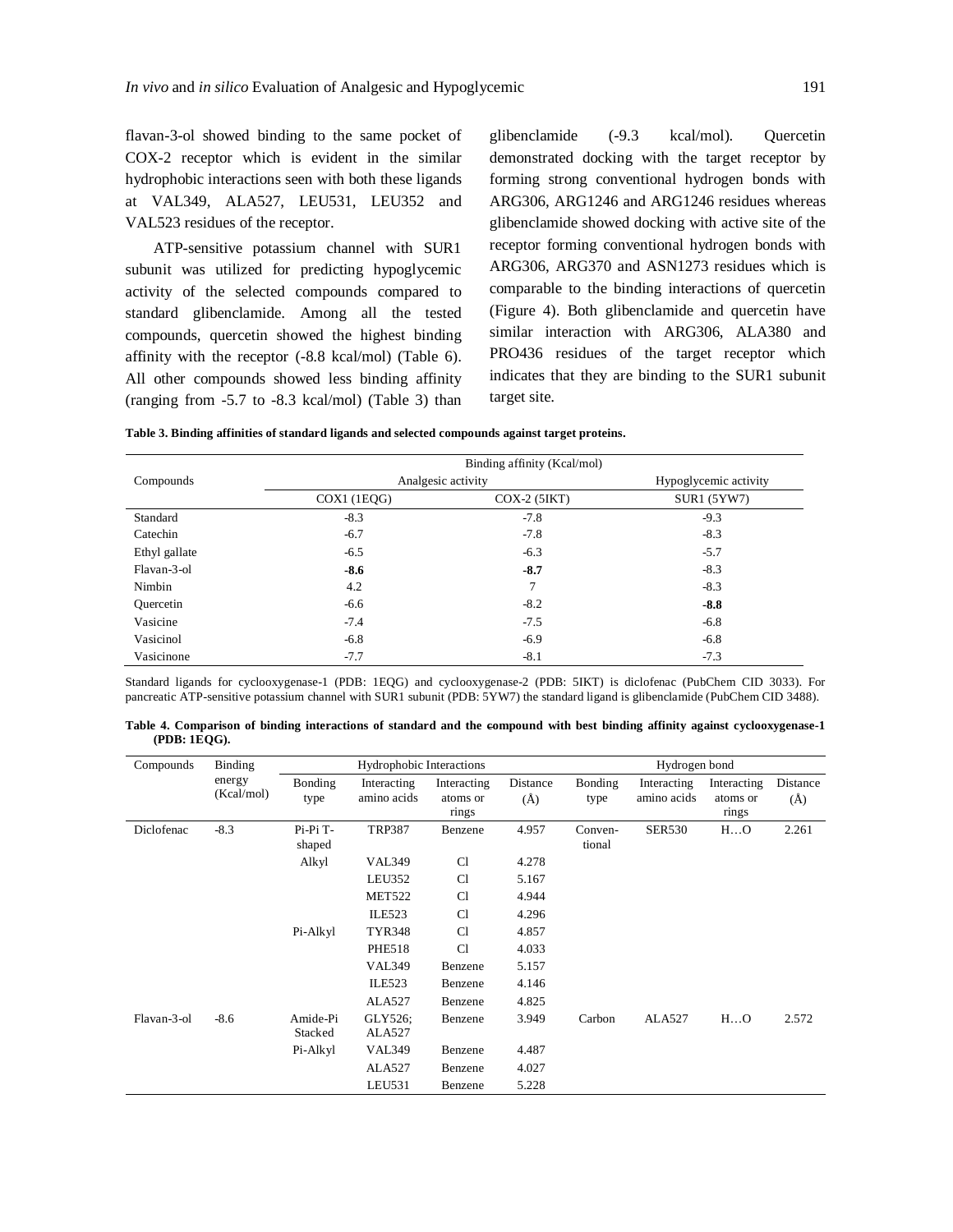

Figure 2. Binding interactions of a) diclofenac, b) catechin**,** c) ethyl gallate, d) flavan-3-ol, e) nimbin, f) quercetin, g) vasicine h) vasicinol i) vasicinone with 1EQG.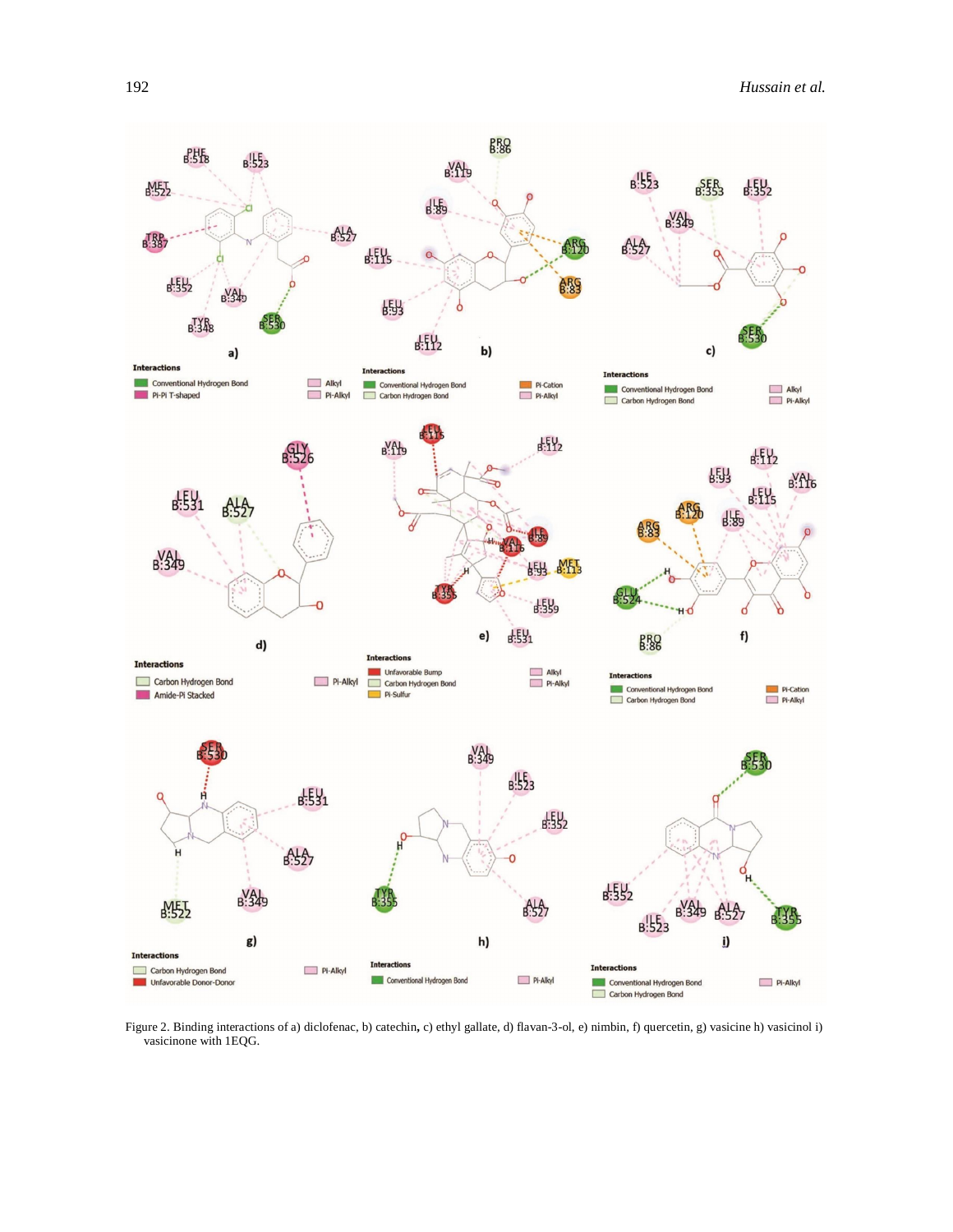

Figure 3. Binding interactions of a) diclofenac, b) catechin**,** c) ethyl gallate, d) flavan-3-ol, e) nimbin, f) quercetin, g) vasicine h) vasicinol i) vasicinone with 5IKT.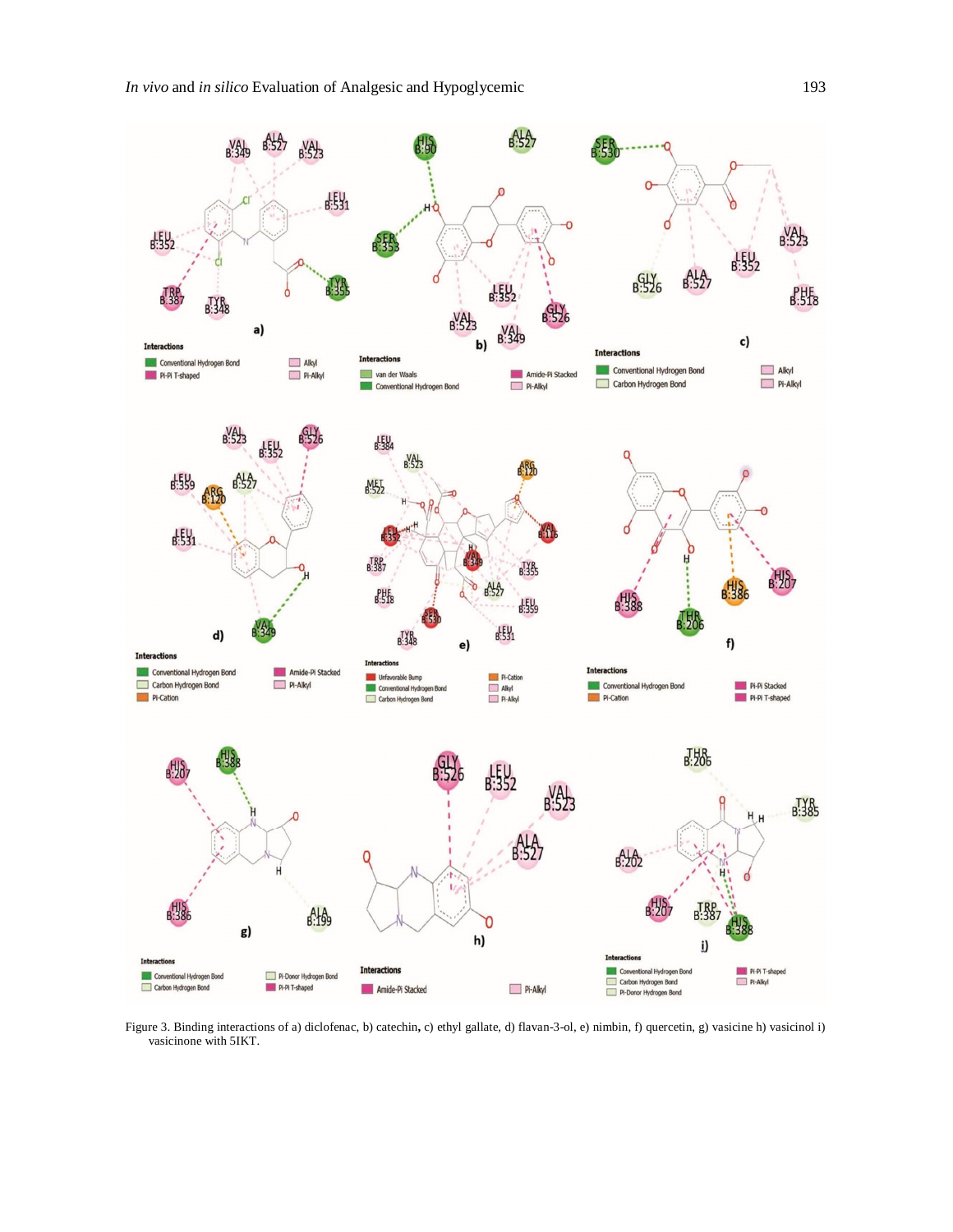

Figure 4. Binding interactions of a) glibenclamide, b) catechin**,** c) ethyl gallate, d) flavan-3-ol, e) nimbin, f) quercetin, g) vasicine h) vasicinol i) vasicinone with 5YW7.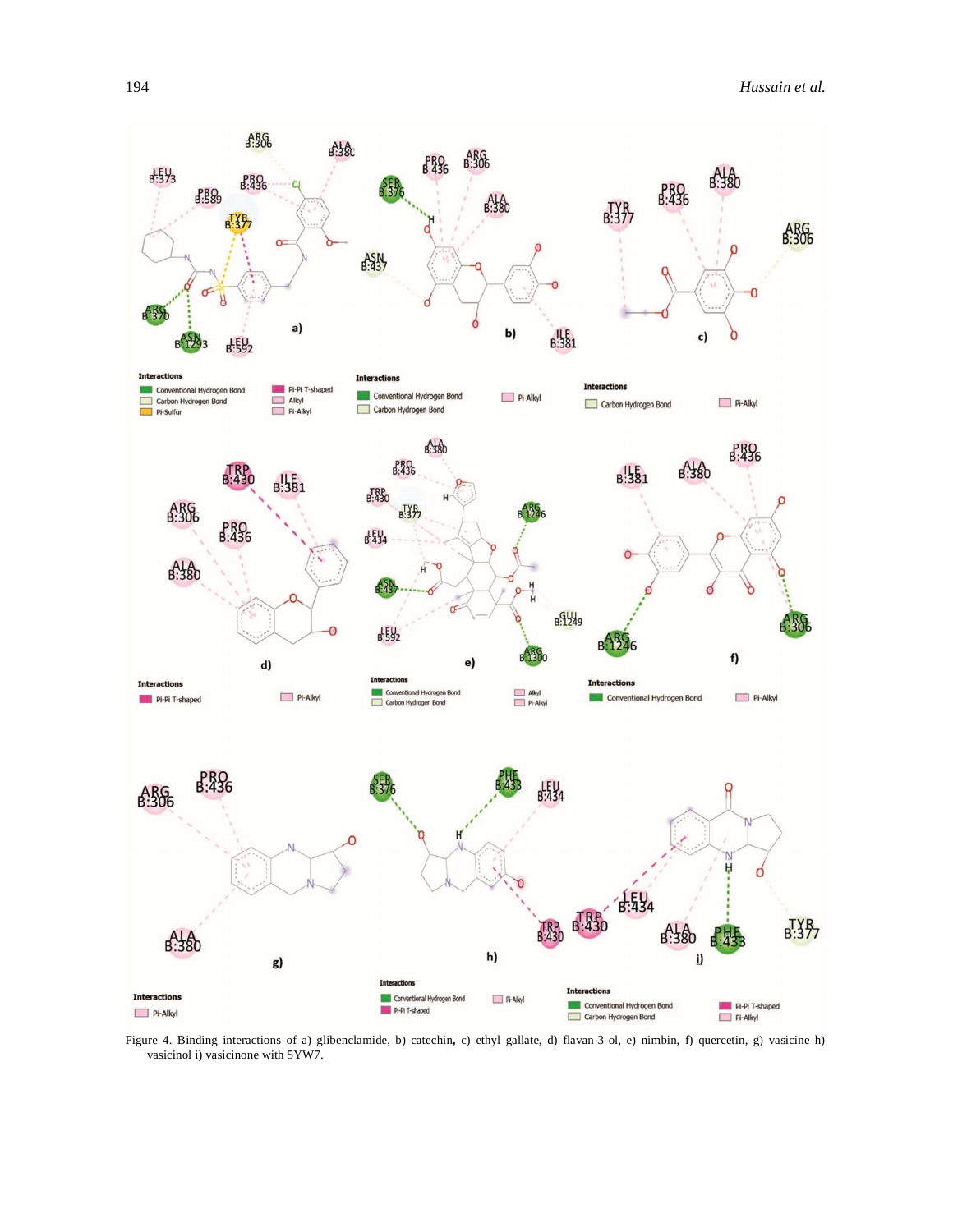| Compounds   | Binding              |                     | Hydrophobic interactions      |                                  |                     |              | Hydrogen bond              |                                  |                     |
|-------------|----------------------|---------------------|-------------------------------|----------------------------------|---------------------|--------------|----------------------------|----------------------------------|---------------------|
|             | anergy<br>(Kcal/mol) | Bonding<br>type     | Interacting<br>amino<br>acids | Interacting<br>atoms or<br>rings | Distance<br>$(\AA)$ | Bonding type | Interacting<br>amino acids | Interacting<br>atoms or<br>rings | Distance<br>$(\AA)$ |
| Diclofenac  | $-7.8$               | Pi-Pi T-<br>shaped  | <b>TRP387</b>                 | Benzene                          | 5.44                | Conventional | <b>TYR355</b>              | HO                               | 2.417               |
|             |                      | Pi-Alkyl            | <b>TYR348</b>                 | Benzene                          | 5.182               |              |                            |                                  |                     |
|             |                      |                     | <b>VAL349</b>                 | Benzene                          | 3.944               |              |                            |                                  |                     |
|             |                      |                     | ALA527                        | Benzene                          | 3.519               |              |                            |                                  |                     |
|             |                      |                     | LEU531                        | Benzene                          | 4.976               |              |                            |                                  |                     |
|             |                      |                     | <b>LEU352</b>                 | Benzene                          | 5.277               |              |                            |                                  |                     |
|             |                      | Alkyl               | <b>VAL349</b>                 | Cl                               | 4.575               |              |                            |                                  |                     |
|             |                      |                     | <b>LEU352</b>                 | C1                               | 5.121               |              |                            |                                  |                     |
|             |                      |                     | <b>VAL523</b>                 | Cl                               | 3.463               |              |                            |                                  |                     |
| Flavan-3-ol | $-8.7$               | Pi-Cation           | <b>ARG120</b>                 | Benzene                          | 4.94                | Conventional | <b>VAL349</b>              | HO                               | 3.085               |
|             |                      | Amide-Pi<br>Stacked | GLY526;<br>ALA527             | Benzene                          | 4.33                |              |                            |                                  |                     |
|             |                      | Pi-Alkyl            | <b>VAL349</b>                 | Benzene                          | 4.616               |              |                            |                                  |                     |
|             |                      |                     | <b>LEU359</b>                 | Benzene                          | 5.469               |              |                            |                                  |                     |
|             |                      |                     | ALA527                        | Benzene                          | 4.354               |              |                            |                                  |                     |
|             |                      |                     | LEU531                        | Benzene                          | 5.181               | Carbon       | ALA527                     | HO                               | 2.907               |
|             |                      |                     | LEU352                        | Benzene                          | 4.890               |              |                            |                                  |                     |
|             |                      |                     | VAL523                        | Benzene                          | 5.131               |              |                            |                                  |                     |
|             |                      |                     | ALA527                        | Benzene                          | 4.875               |              |                            |                                  |                     |

**Table 5**. **Comparison of binding interactions of standard and the compound with best binding affinity against cyclooxygenase-2 (PDB: 5IKT).**

**Table 6. Comparison of binding interactions of standard and the compound with best binding affinity against the pancreatic ATPsensitive potassium channel with SUR1 subunit (PDB: 5YW7) receptor.**

| Compounds     | Binding              |                    | Hydrophobic interactions      |                               |                     |              | Hydrogen bond              |                                  |                 |
|---------------|----------------------|--------------------|-------------------------------|-------------------------------|---------------------|--------------|----------------------------|----------------------------------|-----------------|
|               | energy<br>(Kcal/mol) | Bonding<br>type    | Interacting<br>amino<br>acids | Interacting<br>atoms or rings | Distance<br>$(\AA)$ | Bonding type | Interacting<br>amino acids | Interacting<br>atoms or<br>rings | Distance<br>(A) |
| Glibenclamide | $-9.3$               | Pi-Sulfur          | <b>TYR377</b>                 | S                             | 5.87                | Conventional | <b>ARG370</b>              | HO                               | 2.063           |
|               |                      | Pi-Pi T-<br>shaped | <b>TYR377</b>                 | Benzene                       | 5.274               |              |                            |                                  |                 |
|               |                      | Alkyl              | <b>PRO589</b>                 | Cyclohexane                   | 5.363               |              | ASN1293                    | HO                               | 2.927           |
|               |                      |                    | LEU373                        | Cyclohexane                   | 5.256               |              |                            |                                  |                 |
|               |                      |                    | ARG306                        | Cl                            | 3.69                | Carbon       | <b>ARG306</b>              | HCl                              | 3.07            |
|               |                      |                    | PRO436                        | Cl                            | 3.66                |              |                            |                                  |                 |
|               |                      | Pi-Alkyl           | <b>LEU592</b>                 | Benzene                       | 5.451               |              |                            |                                  |                 |
|               |                      |                    | <b>ALA380</b>                 | Benzene                       | 4.979               |              |                            |                                  |                 |
|               |                      |                    | PRO436                        | Benzene                       | 5.318               |              |                            |                                  |                 |
| Quercetin     | $-8.8$               | Pi-Alkyl           | <b>ILE381</b>                 | Benzene                       | 5.314               | Conventional | ARG306                     | HO                               | 2.188           |
|               |                      |                    | ARG306                        | Benzene                       | 4.733               |              | ARG1246                    | HO                               | 2.704           |
|               |                      |                    | <b>ALA380</b>                 | Benzene                       | 4.551               |              | ARG1246                    | HO                               | 2.777           |
|               |                      |                    | PRO436                        | Benzene                       | 5.176               |              |                            |                                  |                 |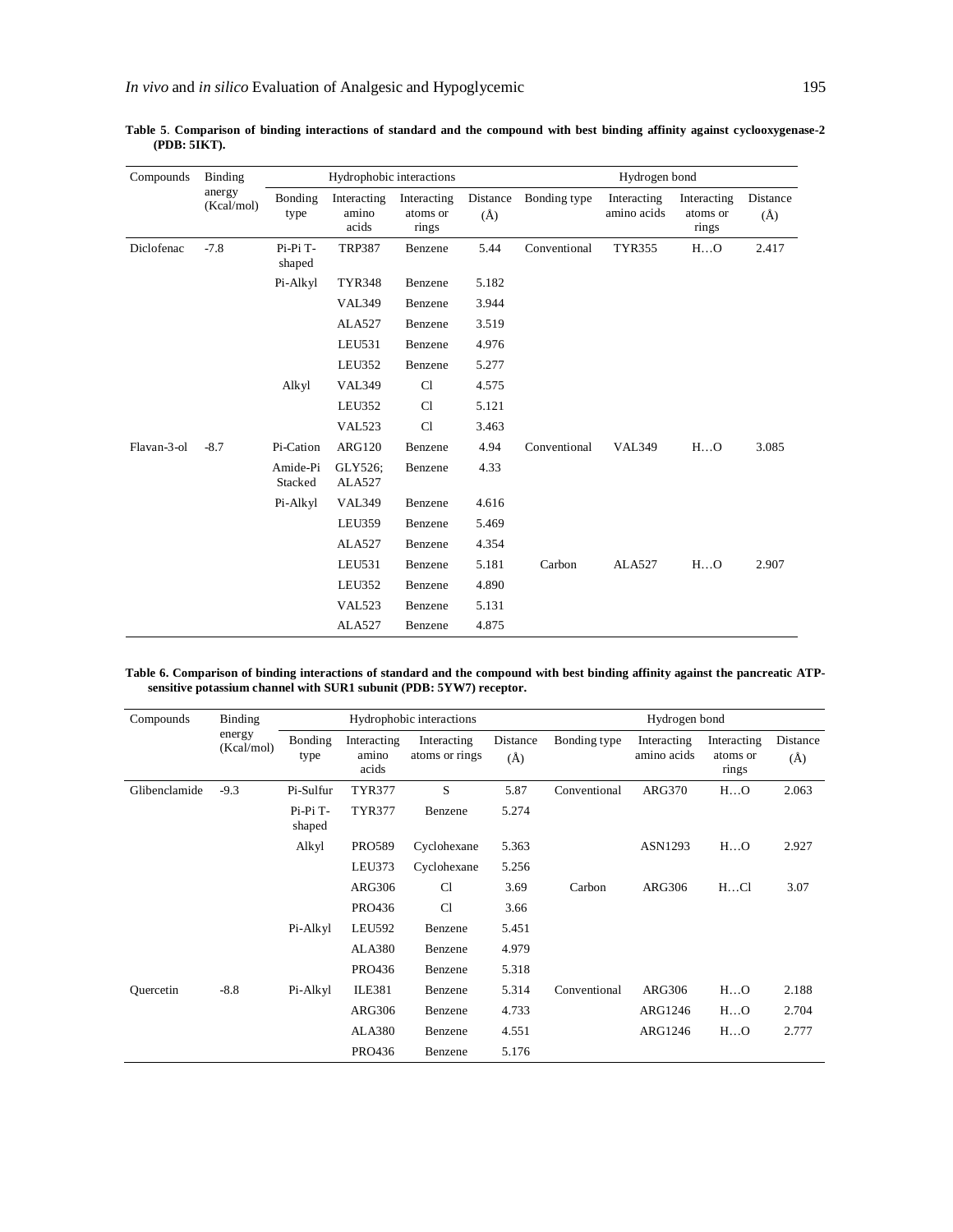| l YO |  |  |
|------|--|--|
|      |  |  |

**Table 7**. *In silico* **prediction of physicochemical properties of the test compounds for good oral bioavailability.**

| Compounds     | Molecular weight<br>$(M.W)$ $(g/mol)$ | H-bond<br>acceptors | H-bond<br>donors | Molar<br>refractivity | Lipophilicity<br>$logP$ (o/w) | No. of<br>violations | GI<br>absorption |
|---------------|---------------------------------------|---------------------|------------------|-----------------------|-------------------------------|----------------------|------------------|
| Diclofenac    | 296.15                                | 2                   | 2                | 77.55                 | 3.66                          | $\boldsymbol{0}$     | High             |
| Glibenclamide | 494.0                                 | 5                   | 3                | 126.25                | 3.58                          | $\boldsymbol{0}$     | Low              |
| Catechin      | 290.27                                | 6                   | 5                | 74.33                 | 0.85                          | $\boldsymbol{0}$     | High             |
| Ethyl gallate | 198.17                                | 5                   | 3                | 48.6                  | 0.92                          | 0                    | High             |
| Flavan-3-ol   | 226.27                                | 2                   |                  | 66.24                 | 2.66                          | 0                    | High             |
| Nimbin        | 540.6                                 | 9                   | $\mathbf{0}$     | 138.81                | 3.24                          | 1                    | High             |
| Quercetin     | 302.24                                | 7                   | 5                | 78.03                 | 1.23                          | $\boldsymbol{0}$     | High             |
| Vasicine      | 188.23                                | 2                   |                  | 62.11                 | 1.17                          | $\boldsymbol{0}$     | High             |
| Vasicinol     | 204.23                                | 3                   | 2                | 64.13                 | 0.77                          | $\boldsymbol{0}$     | High             |
| Vasicinone    | 202.21                                | 3                   |                  | 56.09                 | 0.94                          | $\overline{0}$       | High             |

*In silico* **ADME analysis.** *In silico* physicochemical properties like molecular weight, H-bond donors and acceptors, molar refractivity, lipophilicity logP, GI absorption etc. were predicted by Swiss ADME analysis. All the tested compounds showed good GI absorption and acceptable lipophilicity logP values ranging from 0.77 to 3.24 for drug like activities (Table 7). Apart from nimbin, the other seven tested molecules did not violate Lipinski's rule of 5 which makes them potential candidates for new drug development by further SAR analysis.

# **CONCLUSION**

From this preliminary study it is evident that the crude methanolic root extracts of the three plants have significant analgesic and hypoglycemic properties. *In* silico analysis of some phytoconstituents of these plants showed promising results in prediction of their binding affinities with the target receptors/enzymes and drug like physicochemical properties. So, further extensive studies are encouraged on isolating chemical constituents from these plants to identify the chemical components accountable for these significant pharmacological actions as well as exploration of these results on higher animal models.

# **CONFLICT OF INTEREST**

The authors declare that they do not have any conflict of interests.

# **CONTRIBUTION OF AUTHORS**

The whole experiment was designed and supervised by SMAR. FH performed the experiments and MSH analyzed the experimental data. PS performed the literature review and FH and PS wrote down the manuscript. FIR performed the *in silico*  studies and molecular docking. All authors have read and approved the manuscript.

# **ACKNOWLEDGEMENTS**

The authors express their gratitude to Jahangirnagar University for supplying the laboratory animals used in the study and to Institute of Nutrition and Food Science (INFS), University of Dhaka, Bangladesh for providing animal house throughout the experiment. The research was financially supported by Ministry of Science, Information and Communication Technology, Government of the People's Republic of Bangladesh.

### **REFERENCES**

- 1. Bhushan, M., Rao, C.V., Ojha, S.K., Vijayakumar, M. and Verma, A. 2010. An analytical review of plants for antidiabetic activity with their phytoconstituents and mechanism of action. *Int. J. Pharm. Sci. Res.* **1**, 29-46.
- 2. Kathe, W. 2006. In: *Medicinal and Aromatic Plants* (Bogers, R.J., Craker, L.E. and Lange, D, Eds.), Springer, London, Chapter 8, pp. 109-120.
- 3. Council of Scientific & Industrial Research (India). 1971. *The Wealth of India, a dictionary of Indian raw materials and industrial products*. Publications & Information Directorate, CSIR, New Delhi.